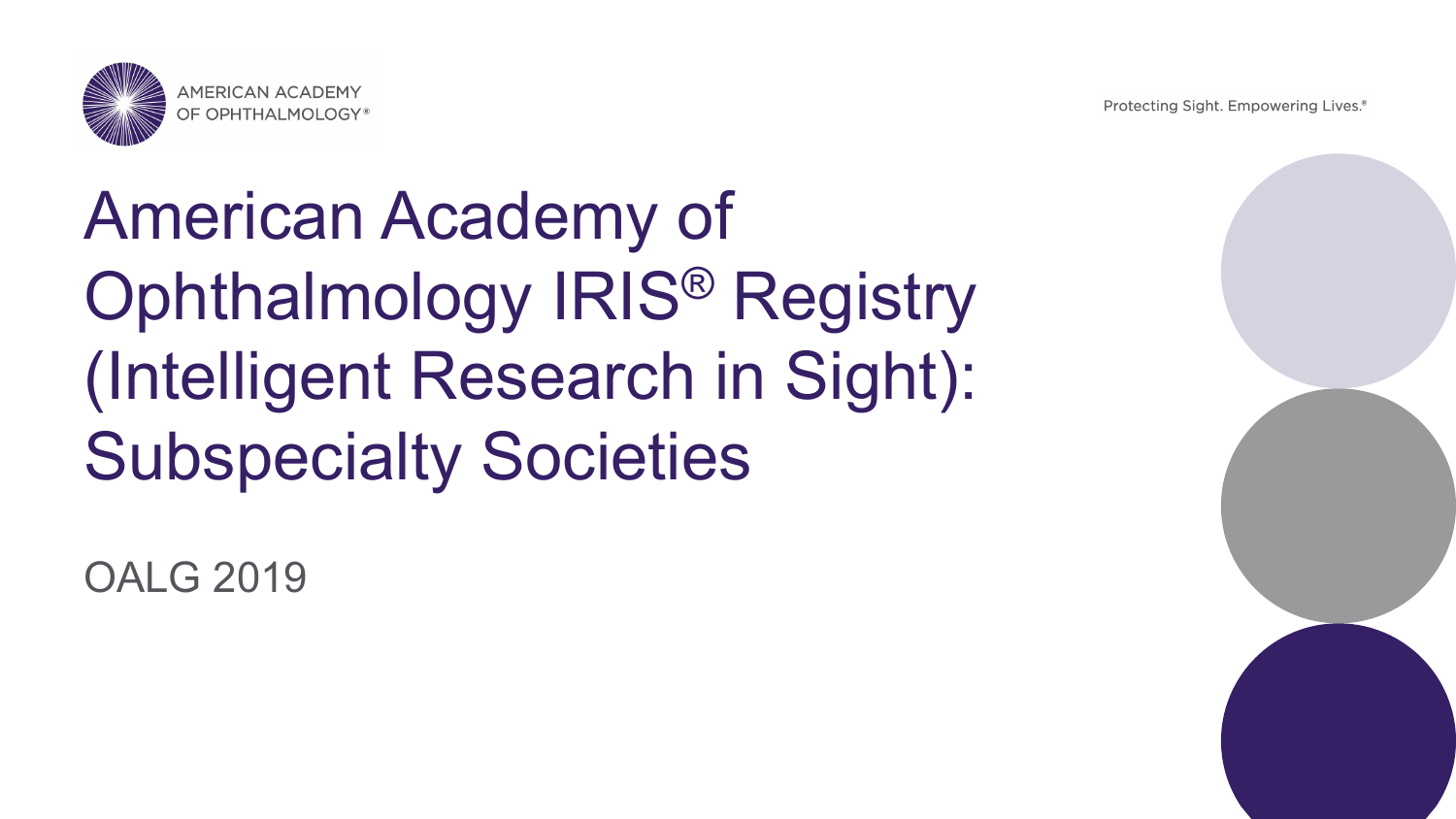# IRIS® Registry QCDR Measures

William L. Rich, MD, III Medical Director, IRIS Registry Chair, IRIS Registry Executive Committee American Academy of Ophthalmology

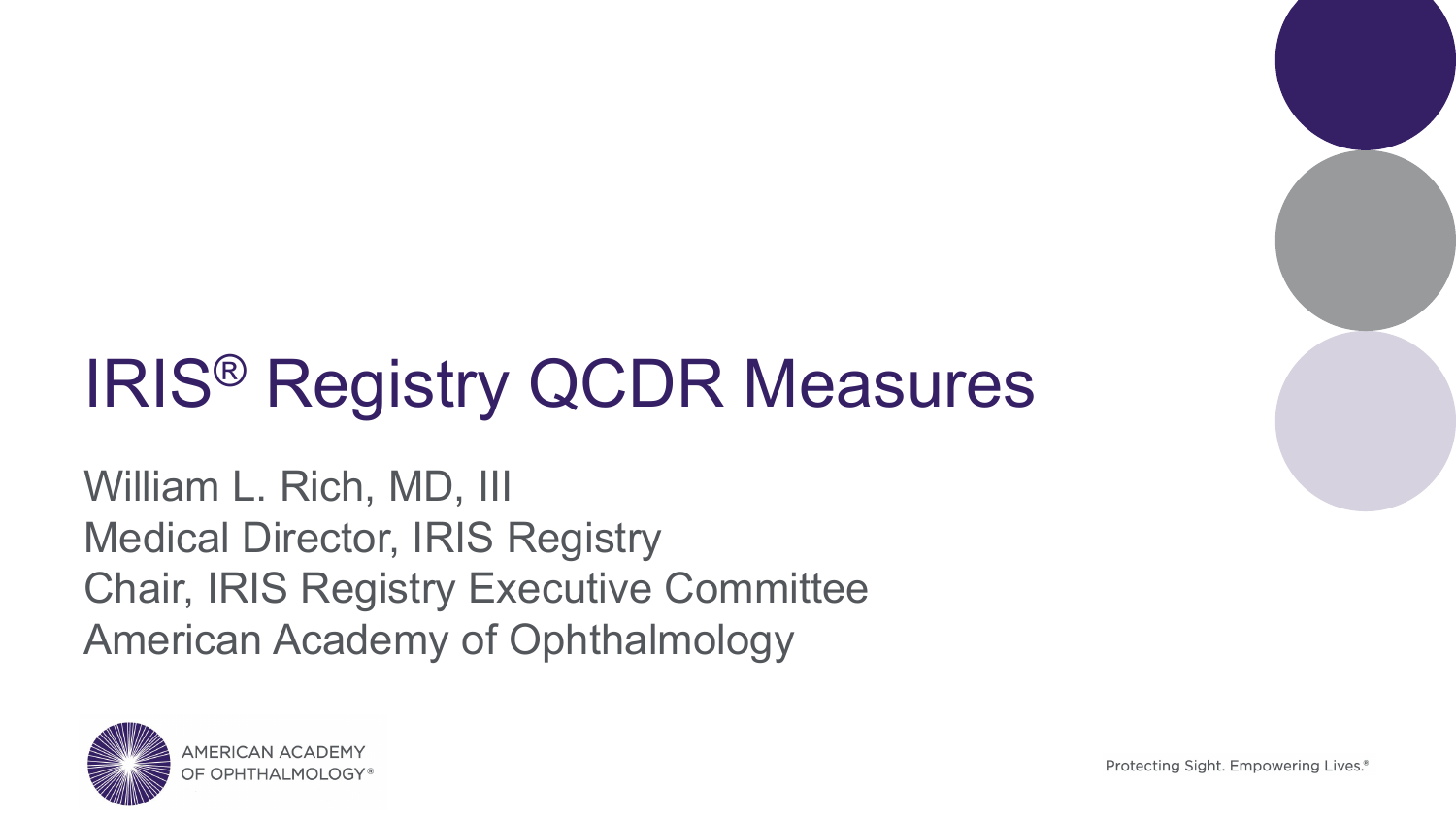

#### Why develop new measures?

- Many existing measures are "topped out" or nearing "topped out" status
	- o This makes it more challenging to score high points
	- o CMS is removing topped out measures from the program
- Removal of Process Measures
	- o CMS is removing older process measure and will not consider new ones
- Need enough valuable measures that are relevant to ophthalmologists so they can continue to succeed in MIPS

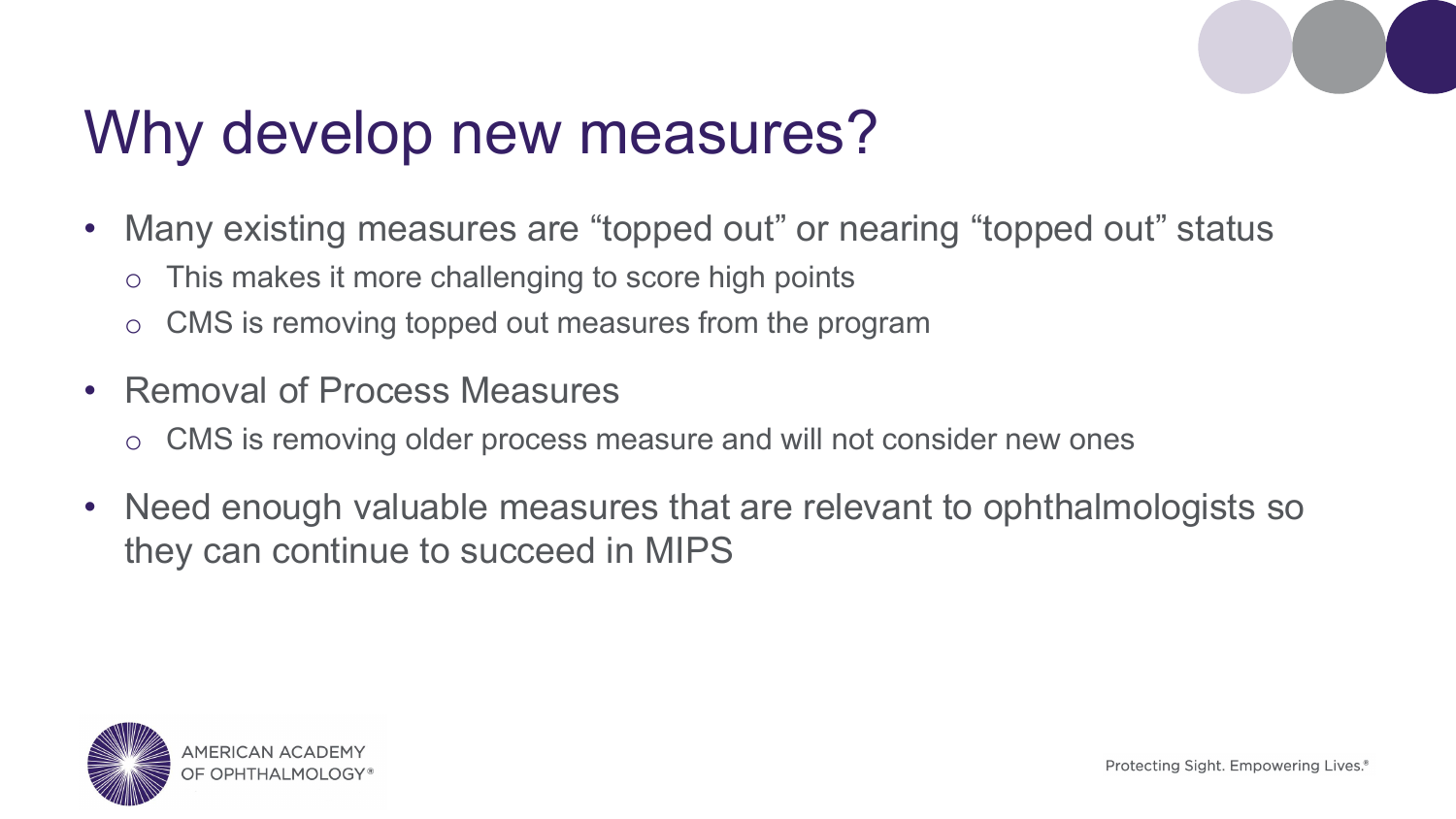

### Collaboration with Subspecialty Societies

- Academy established workgroups for the subspecialties to:
	- o Develop new measures
	- o Refine existing measures
- All groups chaired by Cindie Mattox, MD, and William Rich, MD participated
- Subspecialty society leaders helped select representatives to serve on the workgroups along with Academy members
- ABO also represented on the workgroups by:
	- o Jane Bailey, MD
	- o David Herman, MD
	- George Bartley, MD

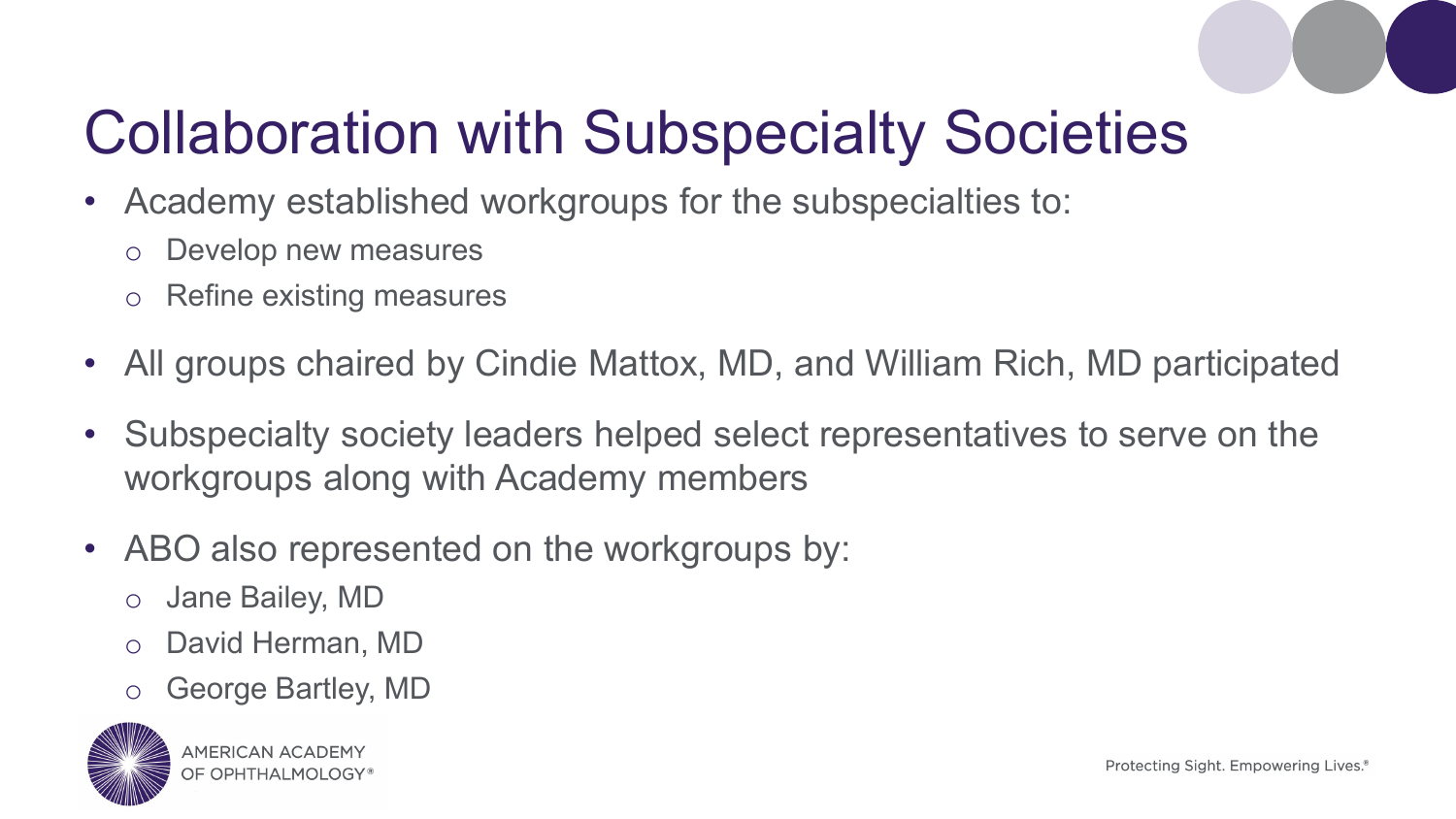

### Subspecialty Measure Workgroup Efforts

- June November, 2018:
	- o Held several phone conferences
	- o Corresponded by email to review and refine measures
- Results:
	- o Groups reviewed and discussed all QCDR measures
	- o Made refinements to several existing measures
	- o 28 QCDR measures approved by CMS for 2019 MIPS
		- 6 new measures
		- **11 revised measures**

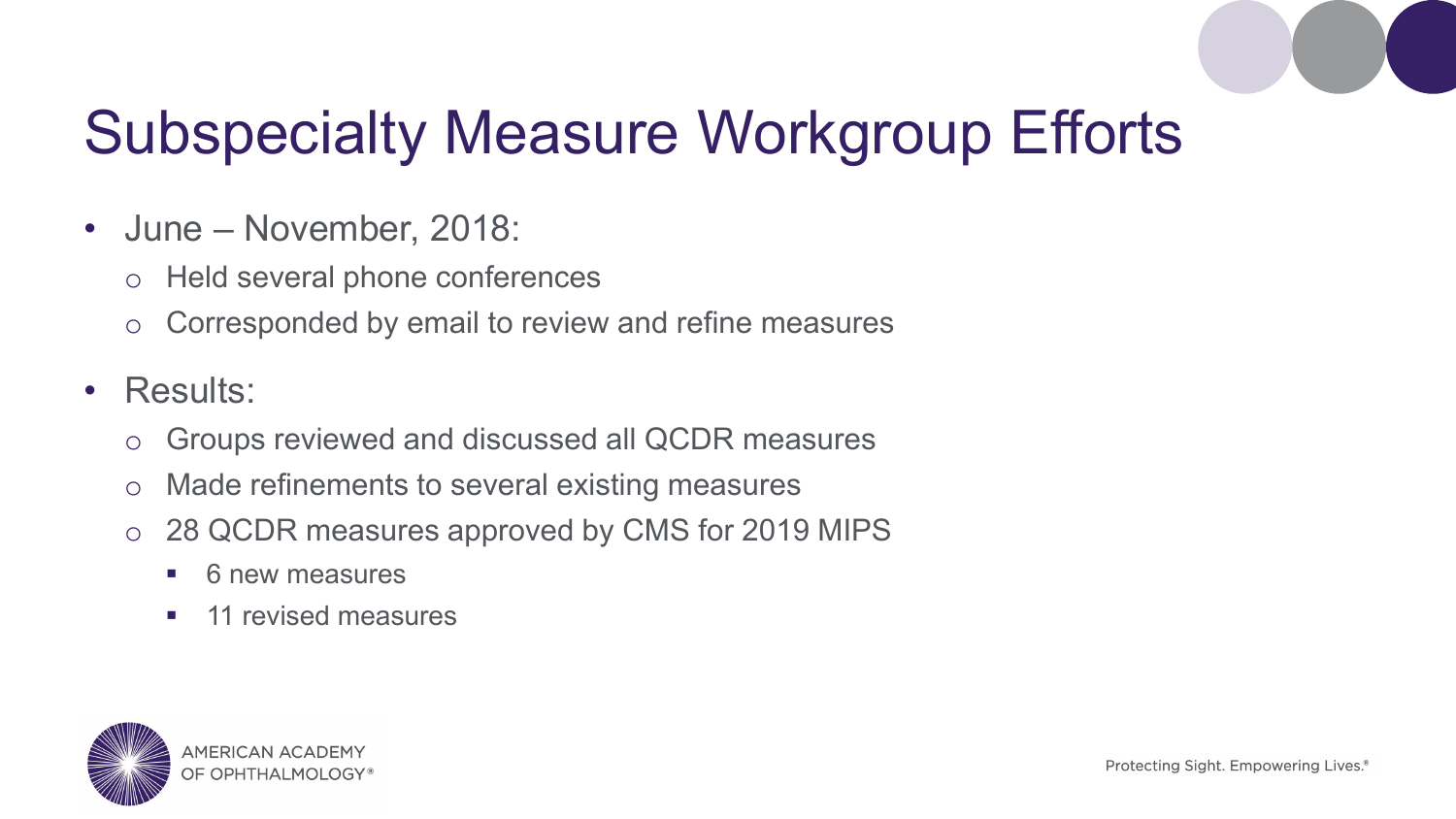

#### Cataract Surgery

- Members:
	- o **Parag Parekh**, MD, American Society of Cataract and Refractive Surgery
	- o **Frank Burns**, MD, American Society of Cataract and Refractive Surgery
	- o **David Glasser,** MD, Academy
- Refined measure:
	- o Regaining Vision After Cataract Surgery

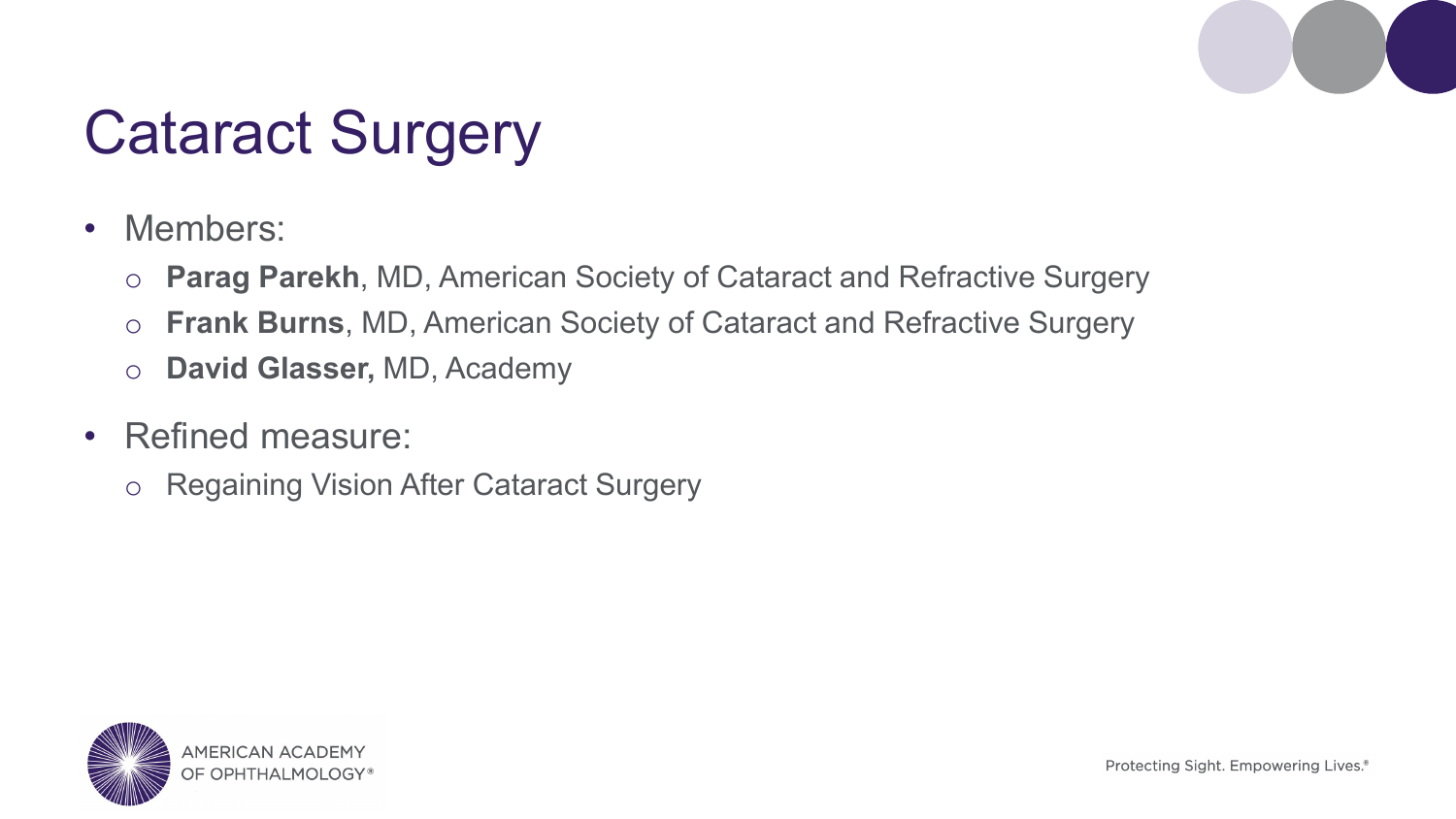#### Cornea/External Disease

- Subspecialty Society Members:
	- o **Christopher Rapuano**, MD, the Cornea Society
	- o **David Glasser**, MD, the Cornea Society
- 1 New Measure
	- o Endothelial Keratoplasty: Dislocation Requiring Surgical Intervention

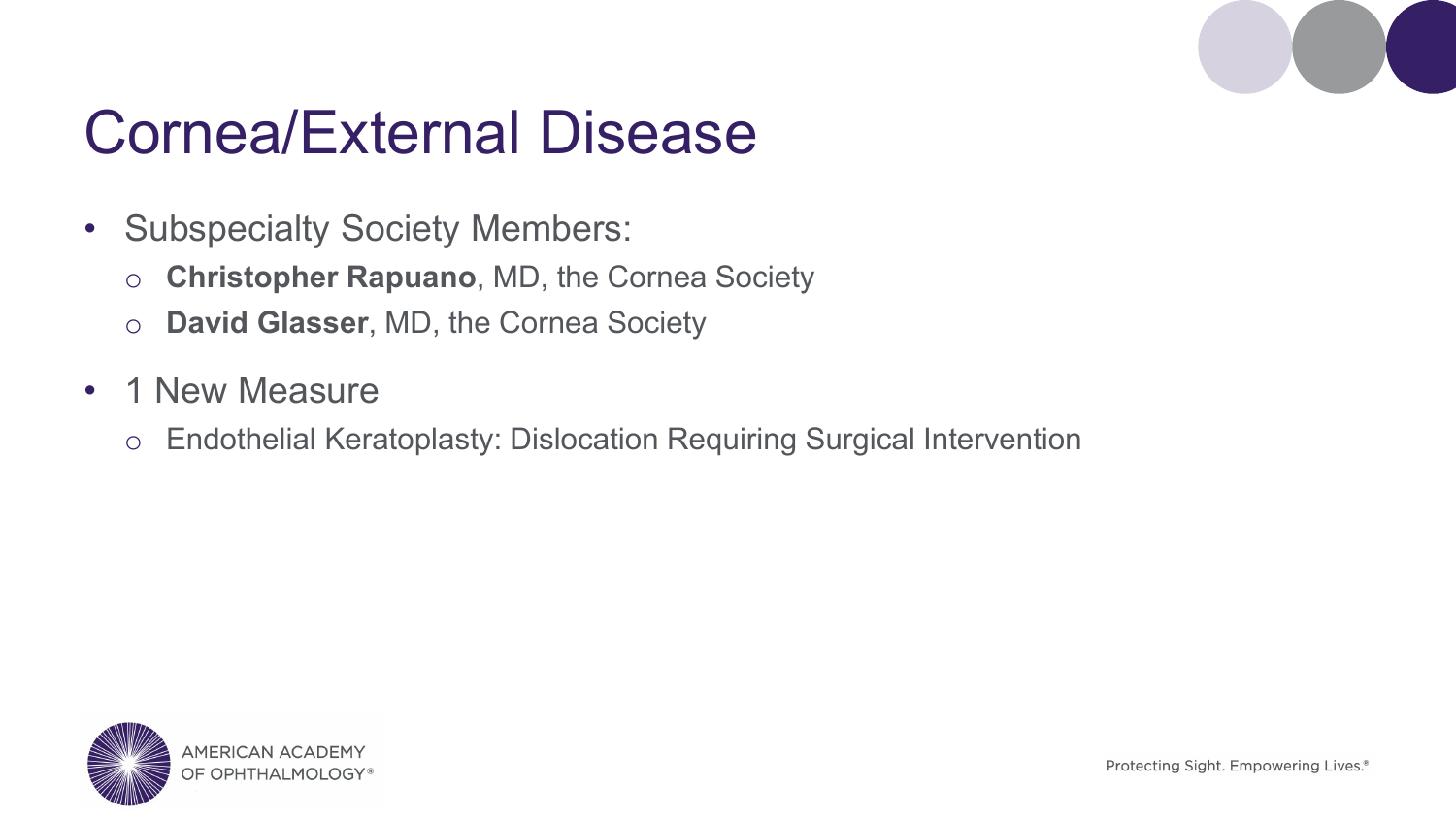#### Glaucoma

- Subspecialty Society Members:
	- o **Janet Serle**, MD, American Glaucoma Society
	- o **Kouros Nouri-Mahdavi**, MD, MS, American Glaucoma Society
	- o **William Haynes**, MD, American Glaucoma Society
	- o **Emily Patterson**, MD, American Glaucoma Society
	- o **Cheryl Khanna**, MD, American Glaucoma Society
- 2 New Measures:
	- o Intraocular Pressure Reduction Following Trabeculectomy or Aqueous Shunt Procedures
	- o Visual Acuity Improvement Following Cataract Surgery Combined with a Trabeculectomy or an Aqueous Shunt Procedure

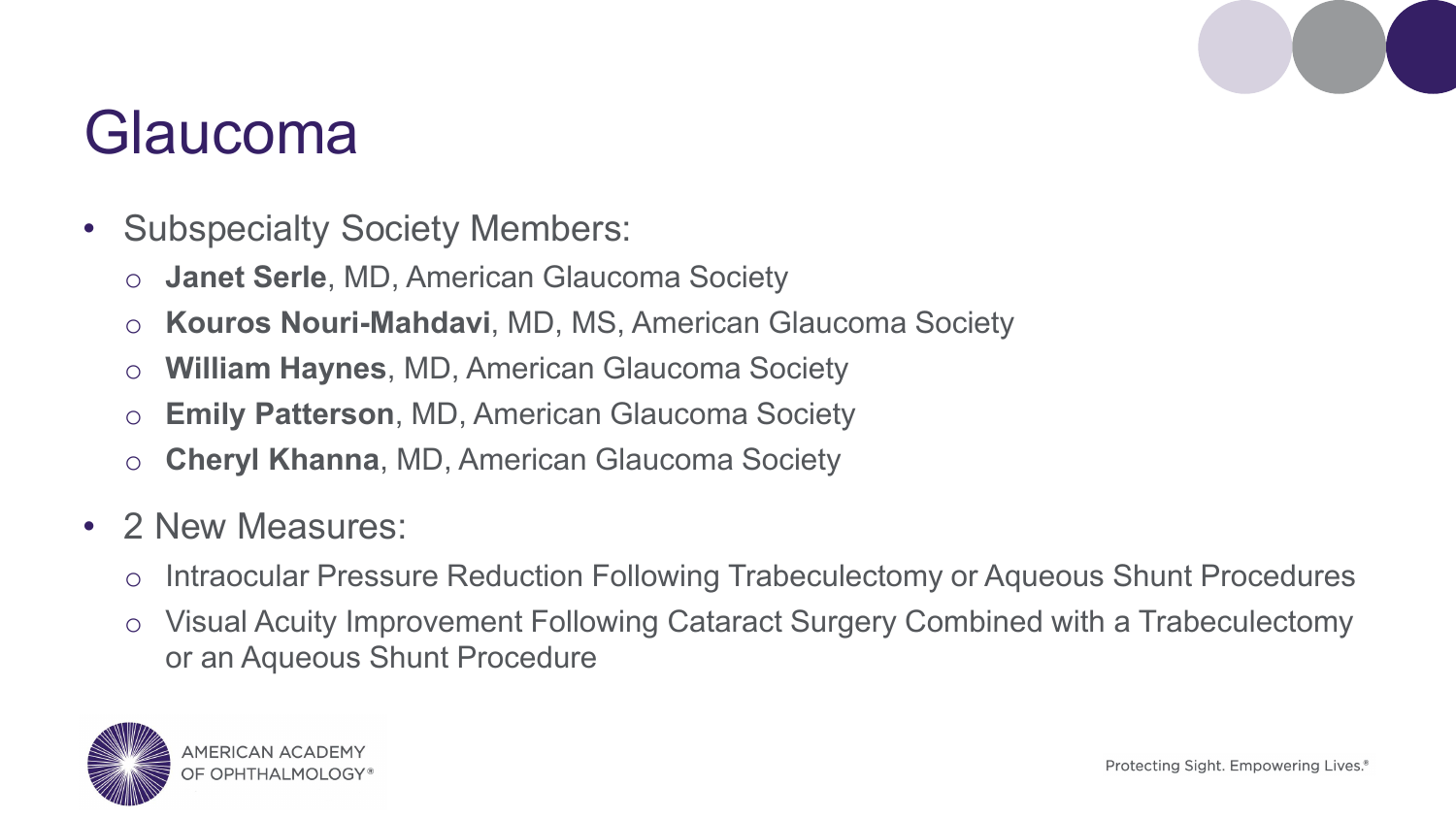

#### Neuro-Ophthalmology

- Subspecialty Society Member:
	- o **Valerie Biousse**, MD, North American Neuro-Ophthalmology Society
- Improving the mapping for existing QCDR measures

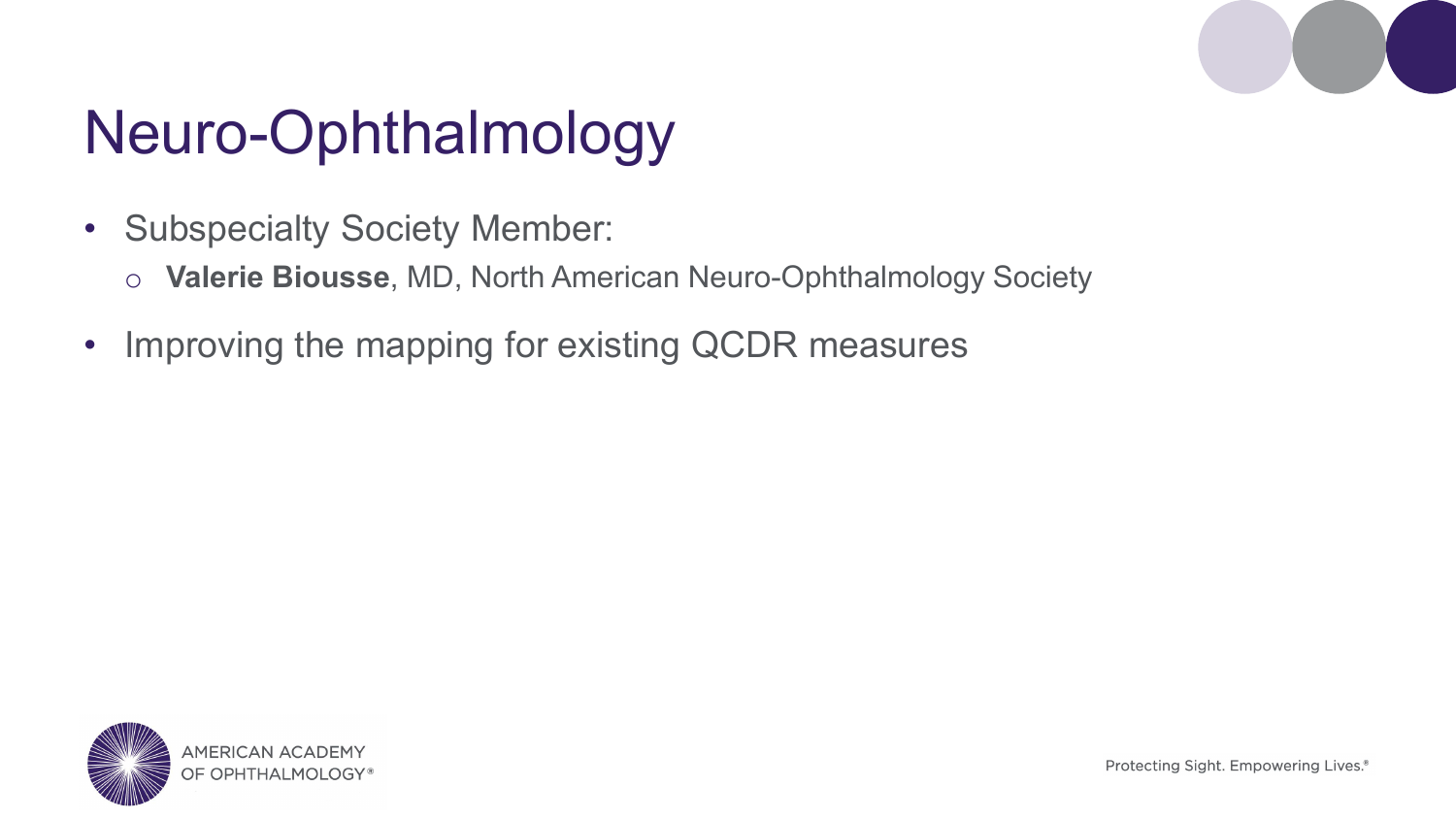#### **Oculoplastic**

- Subspecialty Society Members:
	- o **Kian Eftekhari**, MD, American Society of Ophthalmic Plastic and Reconstructive Surgery
	- o **Cesar Briceno**, MD, American Society of Ophthalmic Plastic and Reconstructive Surgery
	- o **Kimberly Cockerham**, MD, American Society of Ophthalmic Plastic and Reconstructive **Surgery**
	- o **Paul Phelps**, MD, American Society of Ophthalmic Plastic and Reconstructive Surgery
- 1 New Measure:
	- o Post-operative opioid management following oculoplastic surgery

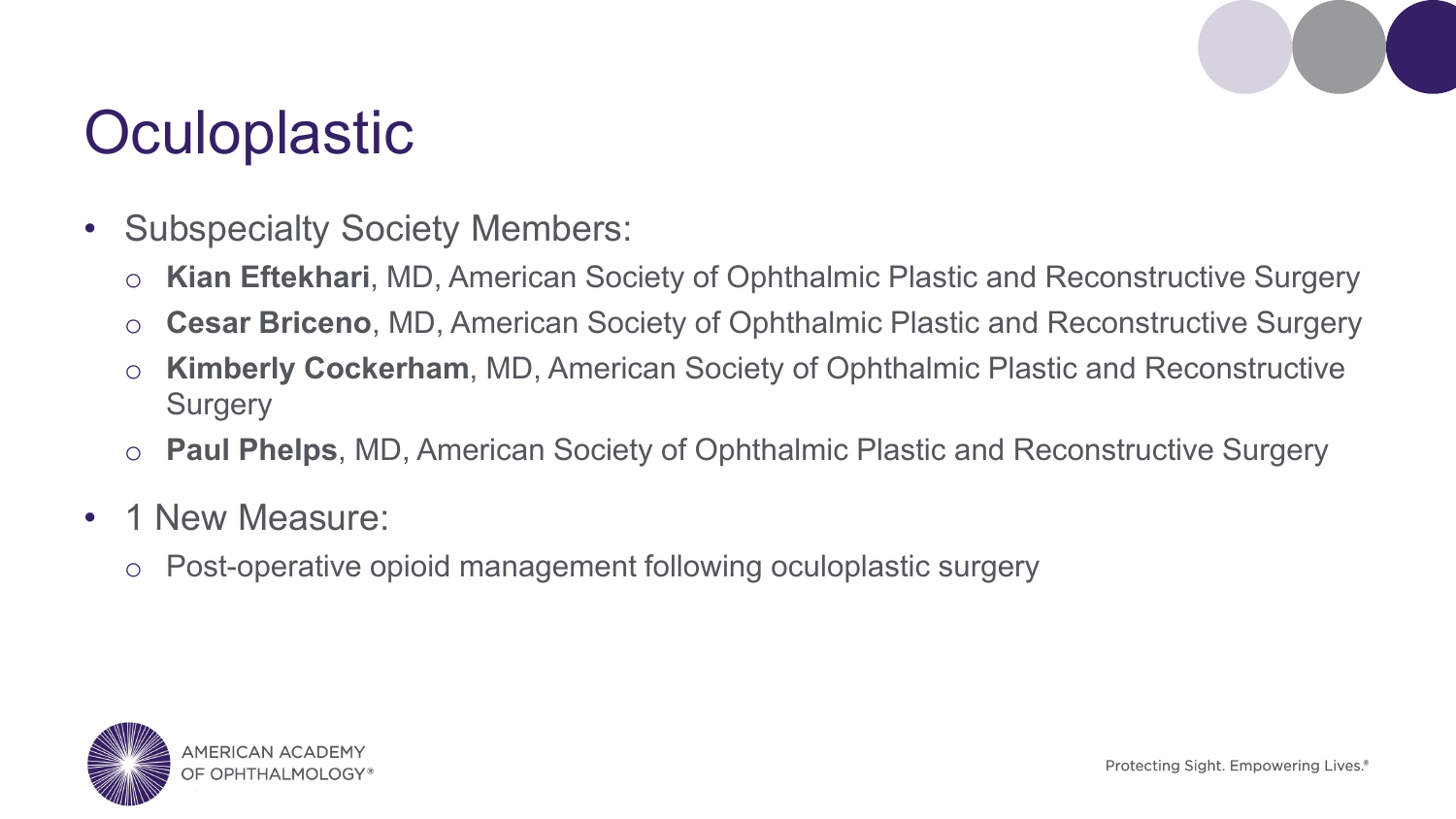

### Pediatric Ophthalmology/Strabismus

- Members:
	- o **Gil Binenbaum**, MD, MSCE, American Association for Pediatric Ophthalmology and **Strabismus**
	- o **Stacy Pineles**, MD, MS, American Association for Pediatric Ophthalmology and **Strabismus**
	- o **Robert Wiggins,** MD, MHA, Academy
- Refined Existing Measure:
	- o Surgical Pediatric Esotropia: Postoperative alignment
- 1 New Measure:
	- o Adult Surgical Esotropia: Postoperative alignment

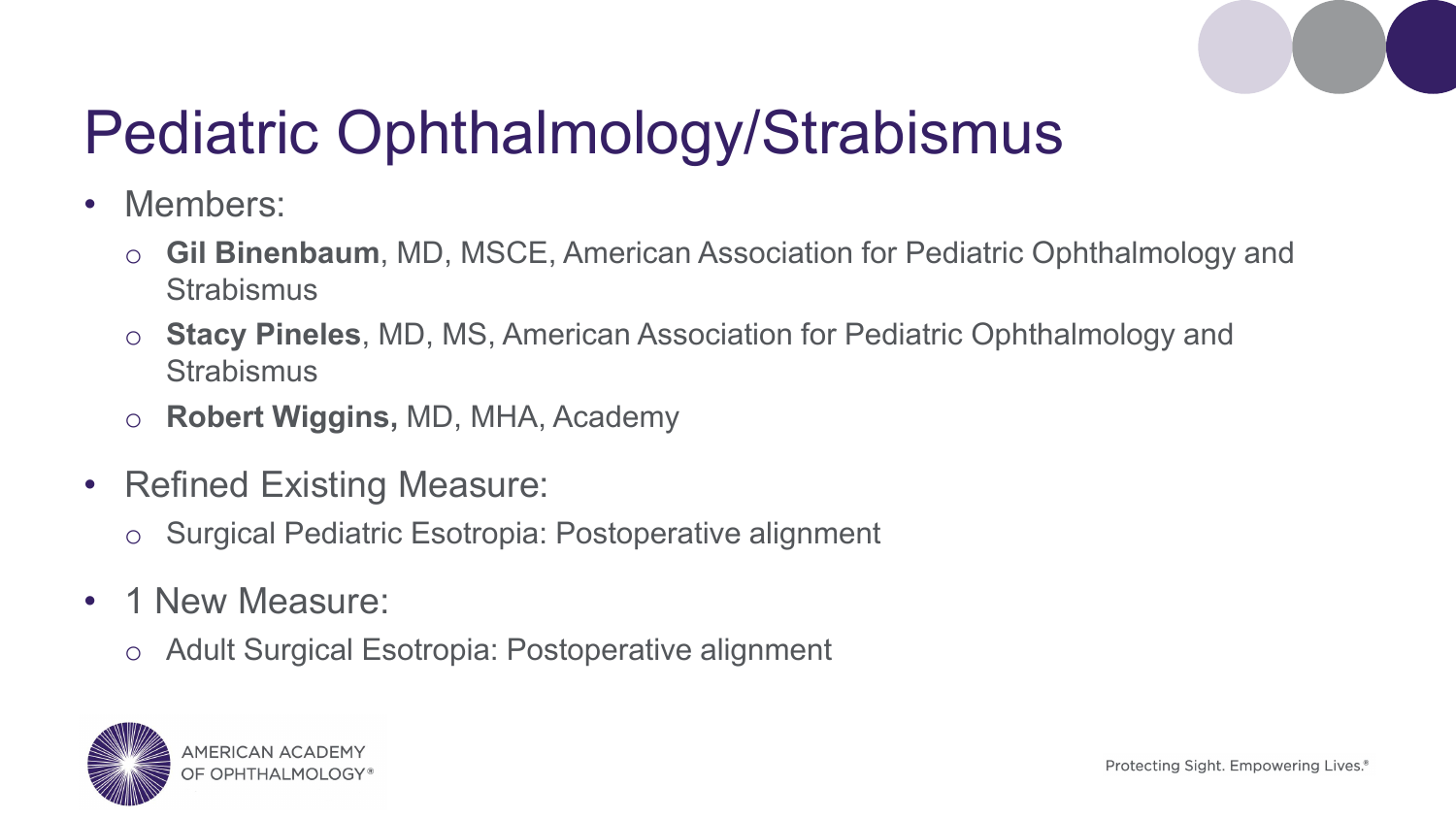

#### Retina

Members:

- **John Thompson**, MD, American Society of Retina Specialists
- **Timothy Murray**, MD, American Society of Retina Specialists
- **Robert Avery**, MD, the Macula Society
- **Michael Elman**, MD, the Macula Society
- **Antonio Capone**, Jr, MD, the Retina **Society**
- **Allen Ho**, MD, the Retina Society
- **Mathew MacCumber**, MD, PhD, Academy
- **George Williams**, MD, Academy

**MERICAN ACADEMY** OPHTHALMOI

Refined Existing Measures:

- **Exudative AMD- Loss of Visual Acuity**
- Evidence of anatomic closure of macular hole within 90 days
- Return to the OR or endophthalmitis after macular hole surgery
- Improved visual acuity after epiretinal membrane treatment
- Return to the OR or endophthalmitis after epiretinal membrane surgical treatment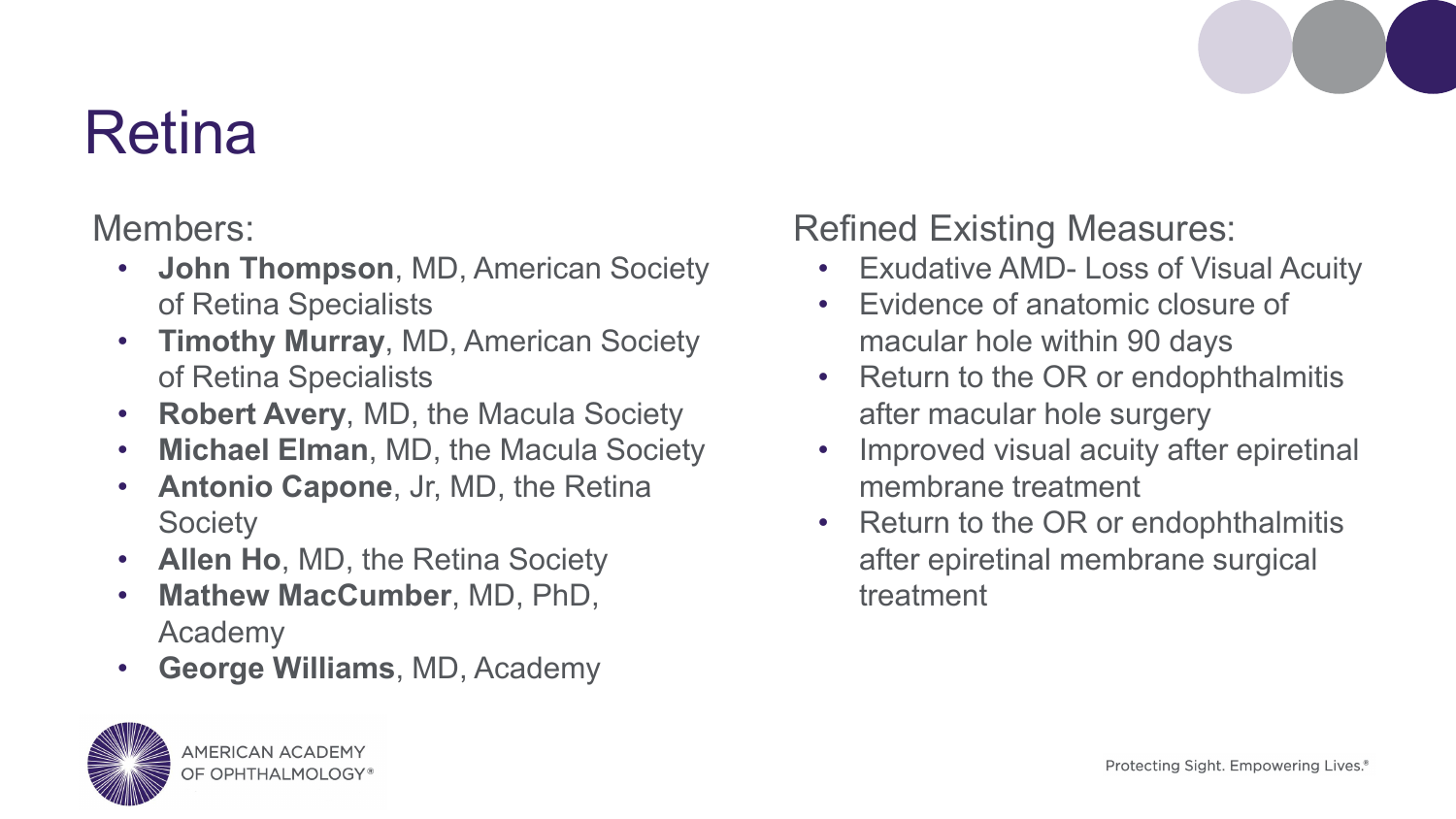

#### Uveitis

- Members:
	- o **Douglas Jabs**, MD, MBA, American Uveitis Society
	- o **Steven Yeh**, MD, American Uveitis Society
	- o **Russell Van Gelder**, MD, PhD, American Uveitis Society
- 1 New Measure:
	- o Improvement of Macular Edema in Patients with Uveitis

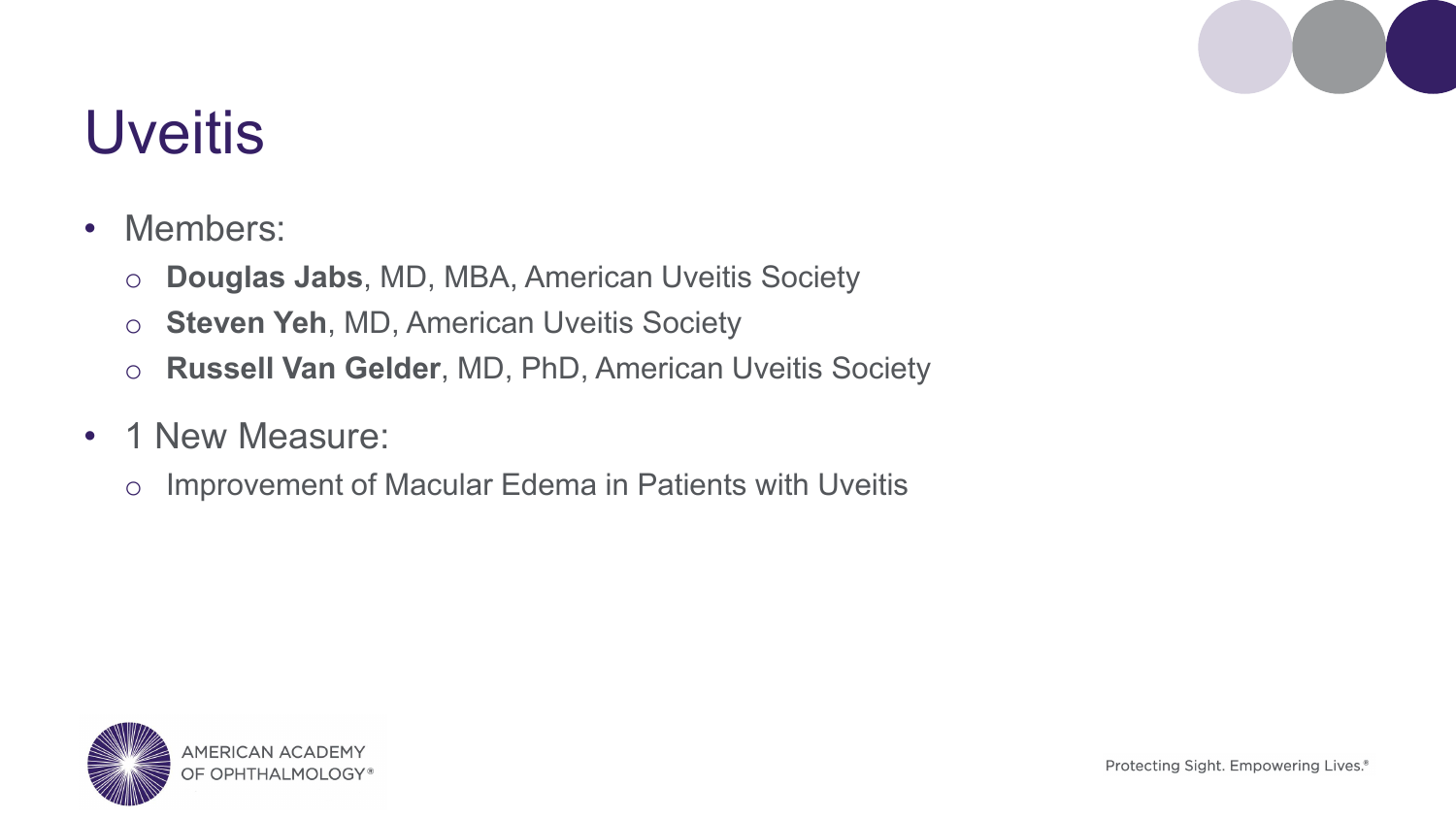

# Thanks very much to subspecialty societies and representatives



Protecting Sight. Empowering Lives.®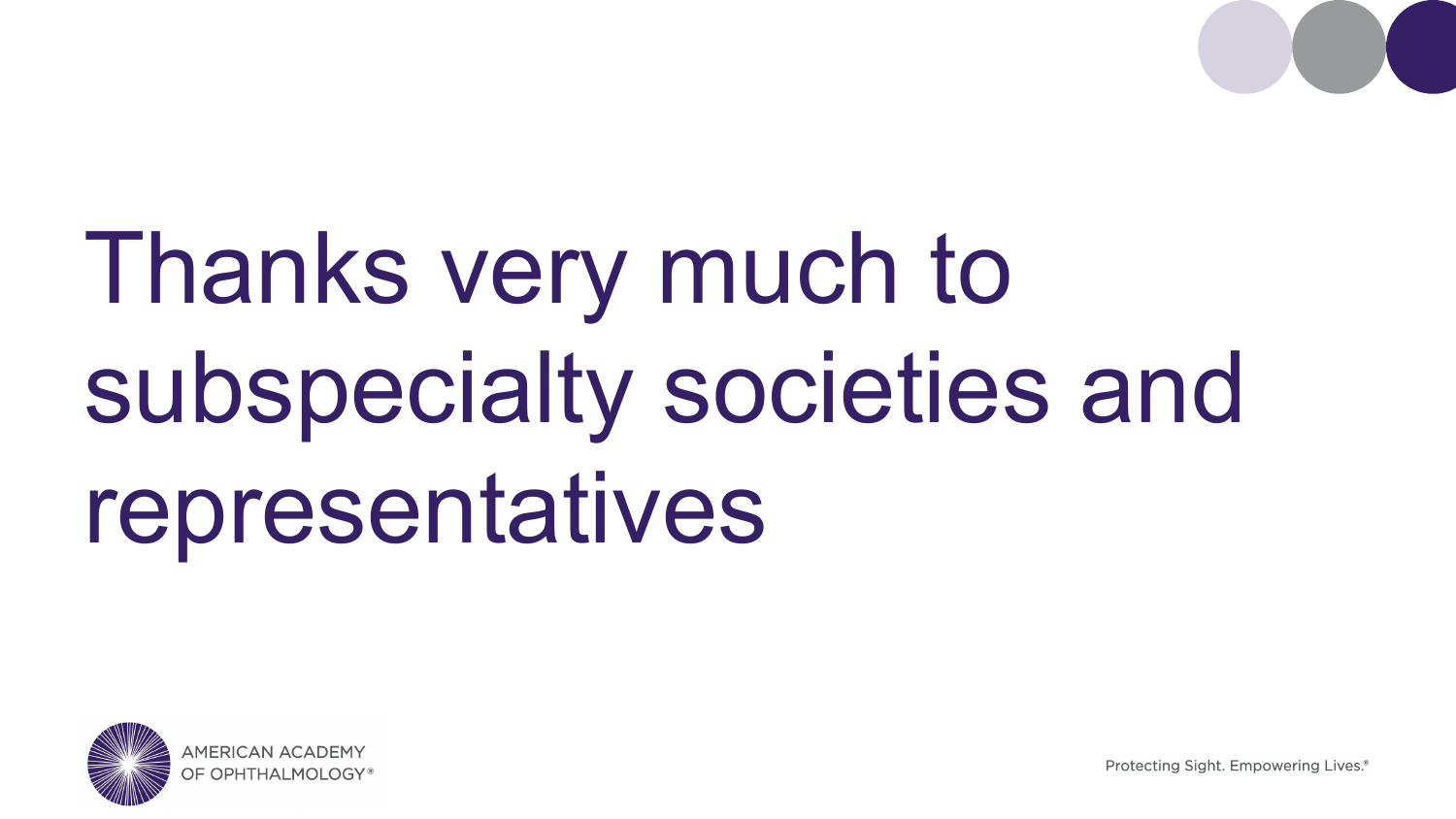### Subspecialty Society Perspective

Antonio Capone, MD – The Retina Society

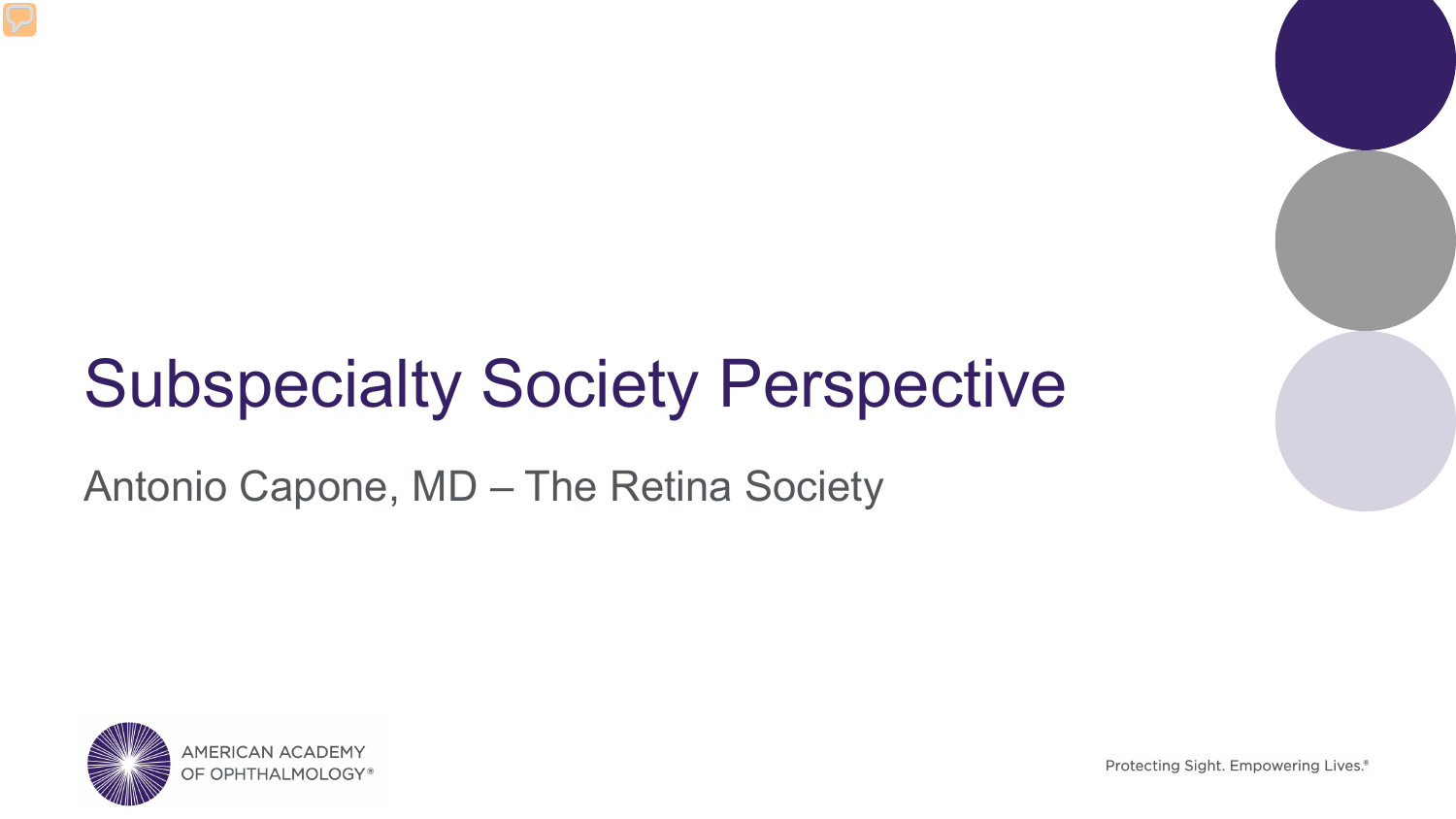

#### Retina Measure Development Workgroup

- Convened March 2018
	- o ASRS, Retina and Macula Society 2 representatives each
- Charged with developing new measures
	- o Existing process measures topped out
- CMS emphasis
	- **•** Outcome measures
	- **•** Population health
- Worked over summer of 2018

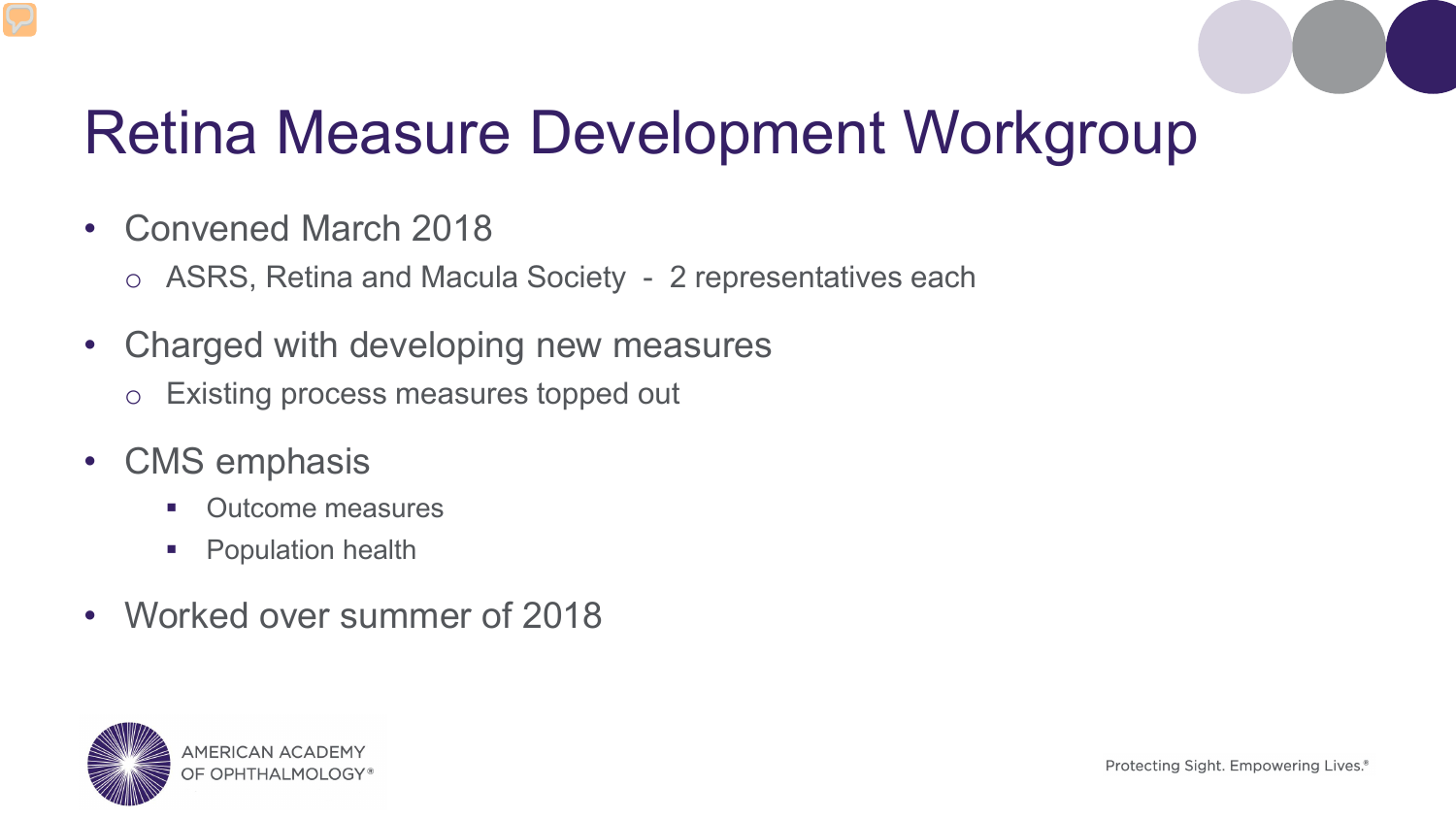

#### Retina Measure Development Workgroup

- A focus was to develop an Exudative AMD: Loss of Visual Acuity measure
- Perspective of workgroup
	- o Assessing outcomes
		- Construct that captures benefit
		- **Practical performance parameters**
		- Concerns with including patients that have less than 5 anti-VEGF injections
- CMS perspective
	- o Will not approve measures that average 90%+ performance
	- o Importance of decile stratification

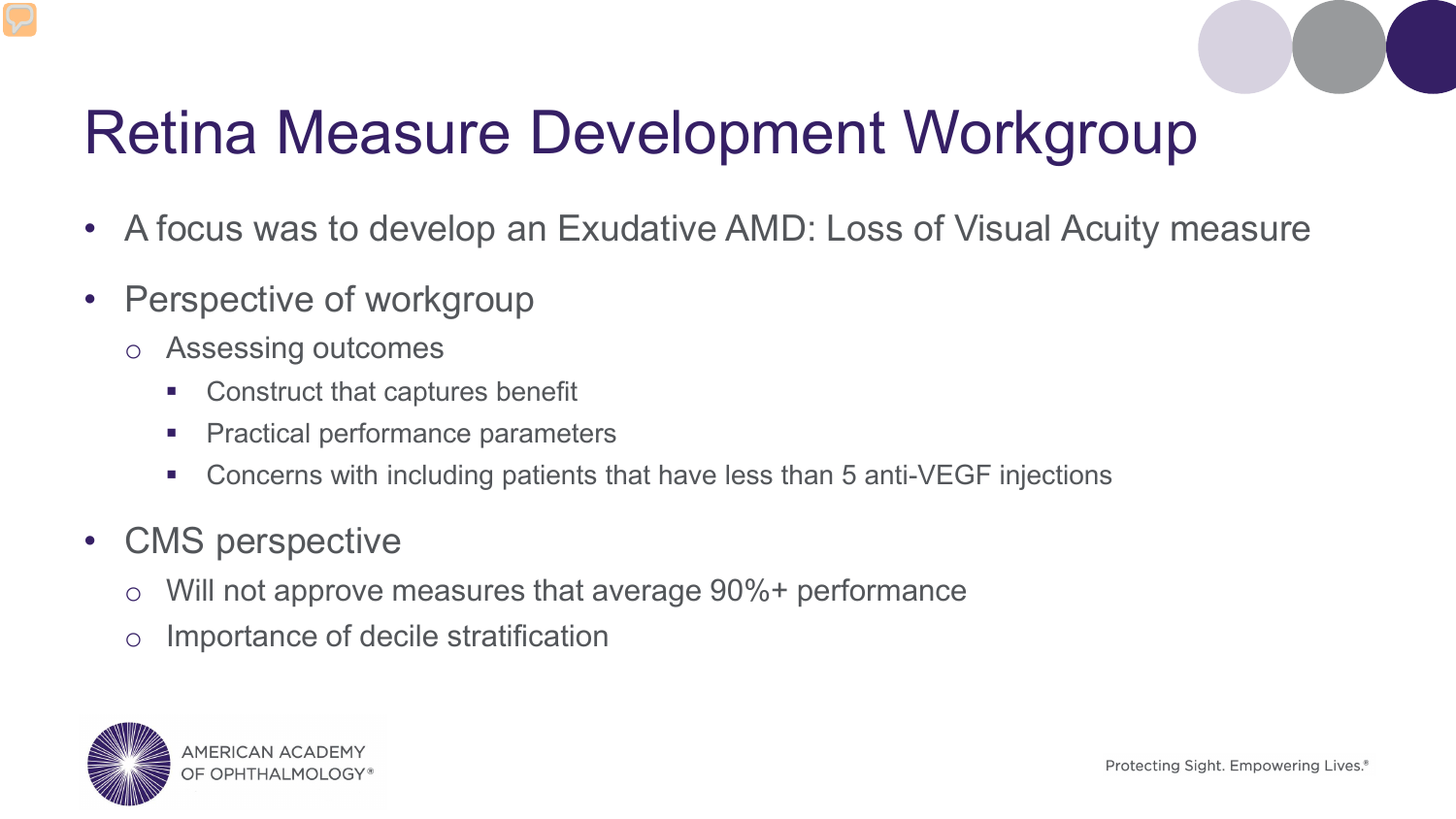

#### Exudative AMD: Loss of Visual Acuity

- As a result of conversations with the workgroup and with CMS, CMS approved the measure of loss of less than 3 Snellen lines with two different performance rates:
	- Rate 1: (**Reporting Rate for use for benchmarks**) Patients with with 5 or more treatments with Anti-VEGF Agents over the reporting year.
	- Rate 2 **(To be reported to physicians for quality improvement and population health purposes only**): Patients with with 1 to 4 treatments with Anti-VEGF Agents over the reporting year

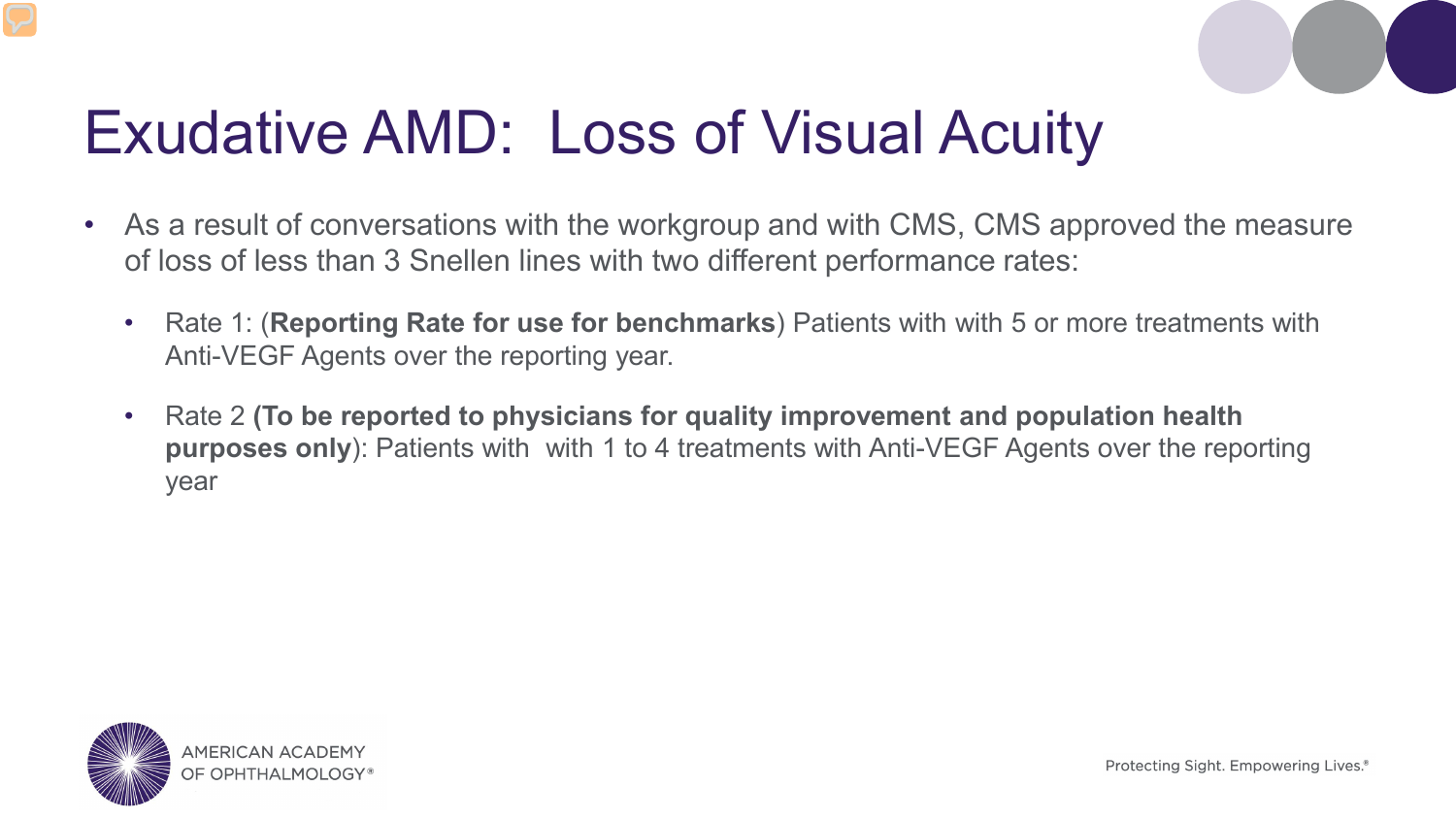

#### Retina Measure Development Process

- September 2018 CMS support for two rates for the AMD measure
	- o Performance
	- o Quality
- January 2019 Measure approved
- Performance rates will be reviewed, and revisions can be made